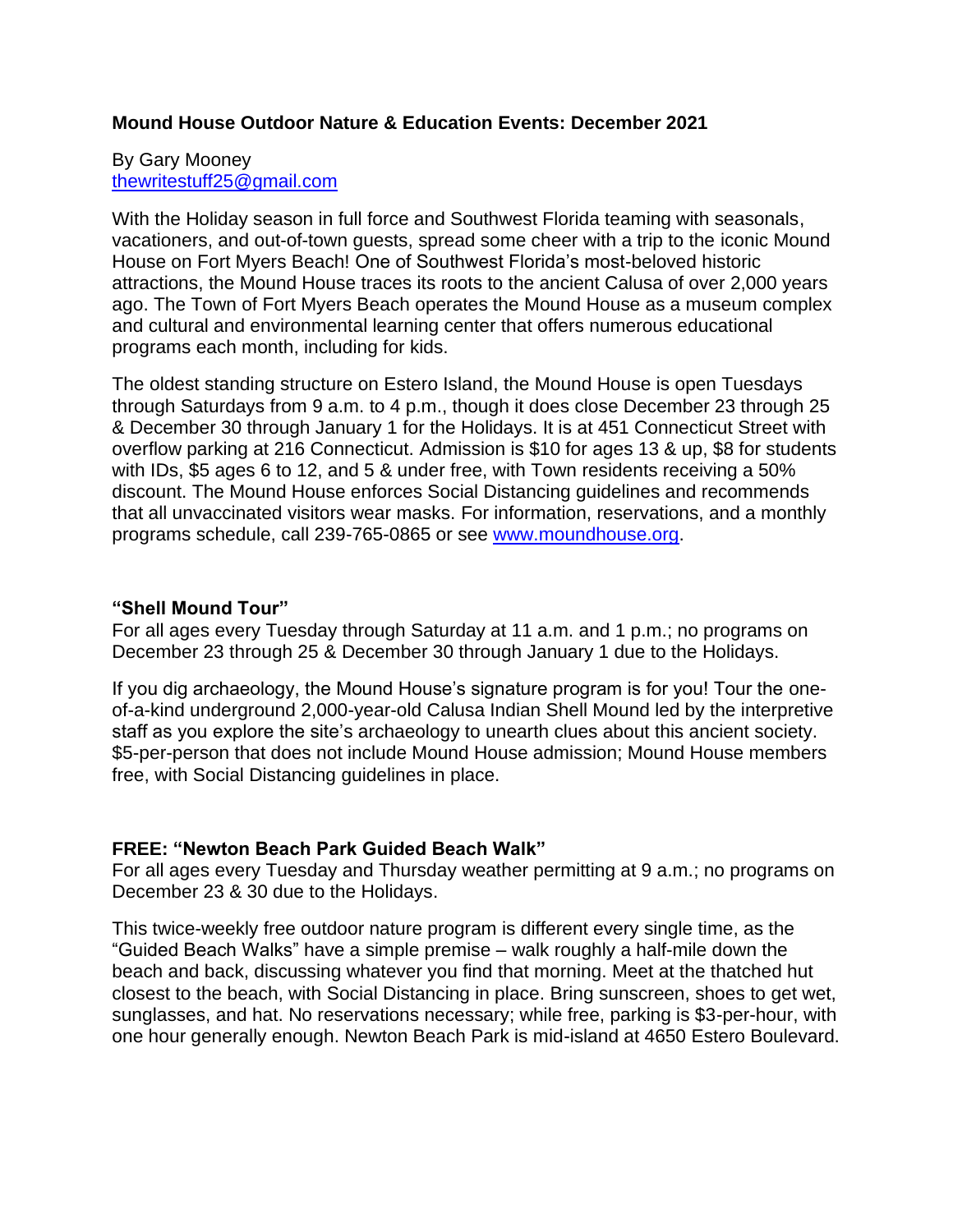## **"Cool Calusa Tools"**

For families with children ages 6 & older every December Tuesday, Thursday, & Saturday at 10 a.m.; no programs on December 23, 25, & 30 for the Holidays.

Learn to hunt, fish, and make masks and pottery, just like the Calusa! The Mound House interpretive staff leads this exciting hands-on tour of the Mound House grounds where they demonstrate Calusa tools and artifacts, then help you make Calusa-inspired artwork where your imagination runs wild! \$2-per-person that does not include Mound House admission, with Social Distancing guidelines in place.

### **"Garden Tour"**

For all ages every December Tuesday & Friday at 2 p.m.; no programs on December 24 or 31 due to the Holidays.

Stroll through the Mound House gardens to discover how its unique plants conserve water and protect wildlife, while learning how the Calusa and other Native Americans used them in their daily lives. \$5-per-person that does not include Mound House admission; Mound House members free, with Social Distancing guidelines in place.

### **"Mangroves by Kayak Tour"**

For ages 12 & up every December Wednesday through Saturday at 9 a.m.; no programs December 23 through 25 & December 30 through January 1 for the Holidays.

Explore the winding mangrove creeks and hidden waters of the Estero Bay Aquatic Preserve as only a kayaker can on this Environmental Educator-guided tour of the ancient realm of the Calusa! Witness birds, fish, manatee and dolphins as you paddle through the natural beauty of Estero and Hell Peckney Bays in a tandem kayak. All paddling & safety equipment provided, with kayak tours in accordance with Florida Society of Ethical Ecotourism guidelines. \$45-per-person; Mound House members \$15 that includes Mound House admission. Advance reservations necessary at [www.moundhouse.org](http://www.moundhouse.org/) with Social Distancing guidelines in place.

# **"Archaeology: Can You Dig It?"**

For all ages every December Wednesday & Friday at 10 a.m.; no programs on December 24 & 31 due to the Holidays.

Learn what it takes to be an archaeologist! Handle real artifacts and discover how archaeologists study past cultures in a program perfect for families. \$5-per-person that does not include Mound House admission, with Mound House members free.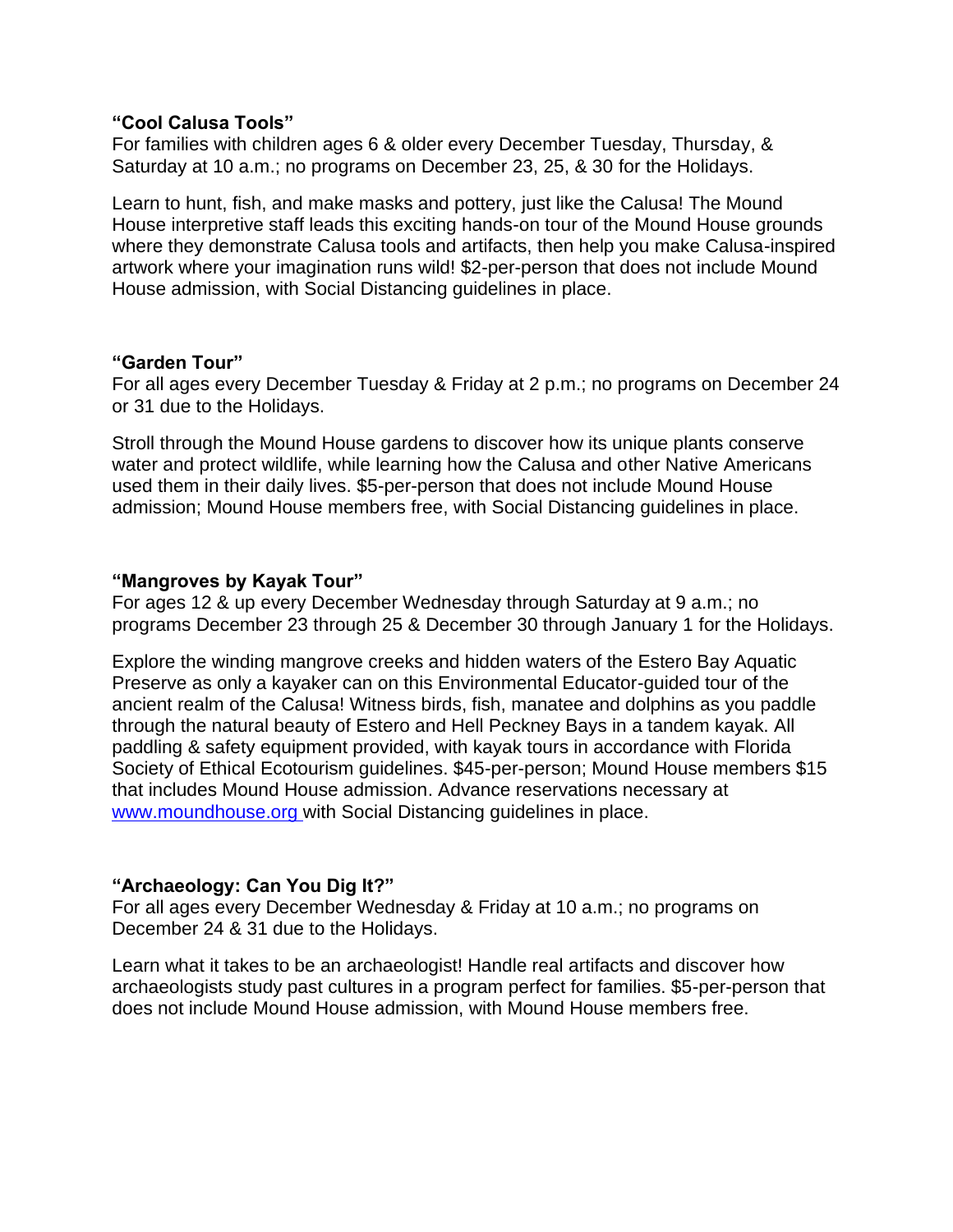### **"Latino History Tour"**

For all ages on Wednesday, December 1; Saturday, December 4; Wednesday, December 8; & Wednesday, December 15, all at 2 p.m.

Perfect for Florida history buffs! Learn about the Latino fishing village known as a "Rancho" that existed on the shell mound between the ancient Calusa and Anglo-Pioneer eras. Explore the site's archaeology and history through unearthed clues about this multicultural society. \$5-per-person that does not include Mound House admission, with Social Distancing guidelines in place.

### **"Untold Stories Tour"**

For adults on Thursdays, December 2, 9 & 16, all at 2 p.m.

The Mound House is the oldest standing structure on Fort Myers Beach, with an intriguing cast of characters who called it home, ranging from farmers to casino owners; scientists to developers! Learn about their individual stories along with a good dose of island history on this guided tour through the Mound House Museum, native gardens, and majestic grounds. Adults \$15; Mound House members free.

# **"Sunset Kayak Tour"**

Ages 12 & up weather permitting on Fridays, December 3, 10, & 17, all at 4 p.m.

People travel from all over the nation and world to marvel at Fort Myers Beach sunsets, but not many get to do so by kayak! In addition to catching a breathtaking sunset, explore the tidal creeks and winding mangrove tunnels that extend into the hidden backwaters of Estero Bay while experiencing the estuary's abundant wildlife in the quiet of twilight. The Mound House provides all paddling and safety equipment, with Social Distancing in place. \$45-per-person; Mound House members \$15, with advance registrations necessary at [www.moundhouse.org.](http://www.moundhouse.org/)

# **FREE: Cool Calusa Carvers**

For all ages on Tuesdays, December 7 & 21, from 9 a.m. to Noon

Learn more about woodcarving firsthand from a local group of woodcarvers who made some of the Calusa replica artifacts for Mound House exhibits and programs.

# **Family Shorebird Program**

For all ages on Saturday, December 11, at 9 a.m.

Learn about all the different shorebirds that call Fort Myers Beach home on this environmental educator tour! Meet at the thatched hut closest to the beach, with Social Distancing in place. Bring sunscreen, shoes to get wet, sunglasses, and hat. No